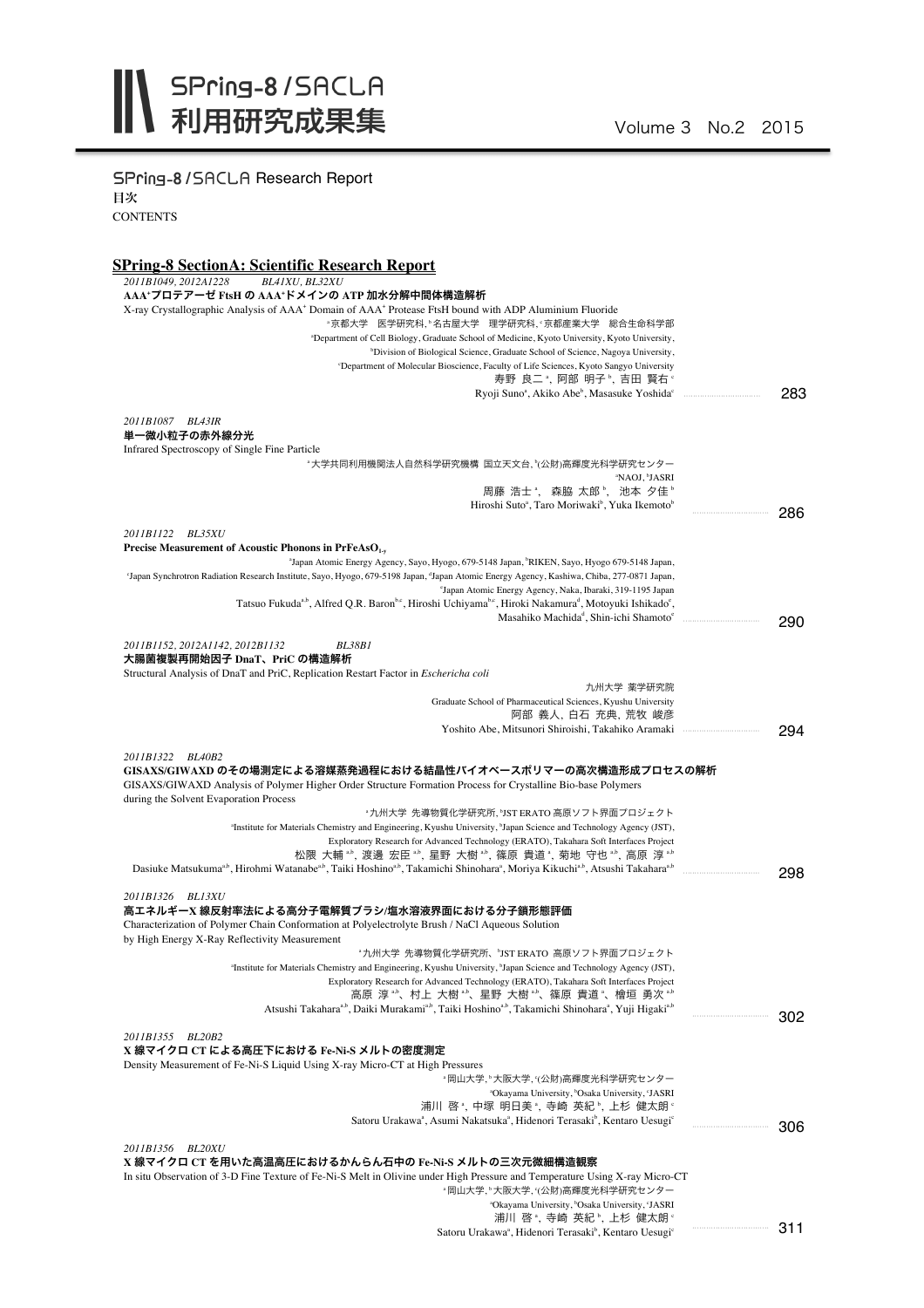| 2011B1379 BL09XU                                                                                                                                                                                                     |         |
|----------------------------------------------------------------------------------------------------------------------------------------------------------------------------------------------------------------------|---------|
| Ir-193 の NEET 微細構造の観測                                                                                                                                                                                                |         |
| Observation of the NEET Fine Structure on Ir-193                                                                                                                                                                     |         |
| ≞大学共同利用機関法人 高エネルギー加速器研究機構,ʰ(公財)高輝度光科学研究センター,                                                                                                                                                                         |         |
| ງ(独)日本原子力研究開発機構                                                                                                                                                                                                      |         |
| <b>"KEK, "JASRI, 'JAEA</b><br>岸本 俊二 ª, 依田 芳卓 <sup>ь</sup> , 春木 理恵 <sup>。</sup>                                                                                                                                       |         |
| Shunji Kishimoto <sup>a</sup> , Yoshitaka Yoda <sup>b</sup> , Rie Haruki <sup>c</sup>                                                                                                                                |         |
|                                                                                                                                                                                                                      | 315     |
| 2011B1466, 2012A1423, 2012B1578<br><b>BL41XU</b>                                                                                                                                                                     |         |
| フリッパーゼ型 ABC トランスポーターの高分解能 X 線結晶構造解析                                                                                                                                                                                  |         |
| High Resolution X-ray Crystallographic Analysis of Flippase-type ABC Transporter                                                                                                                                     |         |
| "京都大学大学院薬学研究科構造生物薬学分野,                                                                                                                                                                                               |         |
| "東京大学大学院理学系研究科化学専攻生物有機化学研究室                                                                                                                                                                                          |         |
| "Department of Structural Biology, Graduate School of Pharmaceutical Sciences, Kyoto University,<br><sup>b</sup> Department of Chemistry, Graduate School of Science, The University of Tokyo                        |         |
| 佐藤 康裕", 三宅 雄大郎",Christopher J.Hipolito", 山口 知宏", 中津 亨", 菅 裕明", 加藤 博章"                                                                                                                                                |         |
| Yasuhiro Sato <sup>a</sup> , Yutaro Miyake <sup>a</sup> , Christopher J. Hipolito <sup>b</sup> , Tomohiro Yamaguchi <sup>a</sup> , Toru Nakatsu <sup>a</sup> , Hiroaki Suga <sup>b</sup> , Hiroaki Kato <sup>a</sup> | 319     |
|                                                                                                                                                                                                                      |         |
| 2011B1467, 2012B1333<br><b>BL13XU</b>                                                                                                                                                                                |         |
| 結晶表面層のすれすれ入射単結晶 X 線構造解析法の開発                                                                                                                                                                                          |         |
| Development of Grazing Incidence X-ray Single Crystal Structure Analysis of a Surface-Shallow Layer                                                                                                                  |         |
| <sup>。</sup> 兵庫県立大学、(公財)高輝度光科学研究センター、(独)物質·材料研究機構                                                                                                                                                                    |         |
| <sup>a</sup> University of Hyogo, <sup>b</sup> JASRI, 'NIMS/SPring-8<br>鳥海 幸四郎 ", 堀本 泰洋 ", 山崎 隆博 ", 井上 敬章 ", 髙﨑 亜希 ", 山下 大輔 ", 山中 宏晃 " ",                                                                            |         |
| 満身 稔 *, 小澤 芳樹 *, 宋 哲昊 <sup></sup> , 坂田 修身 <sup>。</sup>                                                                                                                                                               |         |
| Koshiro Toriumi <sup>a</sup> , Yasuhiro Horimoto <sup>a</sup> , Takahiro Yamazaki <sup>a</sup> , Takaaki Inoue <sup>a</sup> , Aki Takazaki <sup>a</sup> , Daisuke Yamashita <sup>a</sup> ,                           |         |
| Hiroaki Yamanaka <sup>a,b</sup> , Minoru Mitsumi <sup>a</sup> , Yoshiki Ozawa <sup>a</sup> , Chulho Song <sup>b</sup> , Osami Sakata <sup>c</sup>                                                                    | 324     |
|                                                                                                                                                                                                                      |         |
| 2011B1481<br>BL38B1                                                                                                                                                                                                  |         |
| γ-レゾルシン酸分解経路遺伝子群由来 GraE タンパク質の結晶構造解析                                                                                                                                                                                 |         |
| Crystal Structure Analysis of GraE Protein from the Gene Cluster of $\gamma$ -Resorcylate Catabolic System<br>"京都大学化学研究所, "関西大学化学生命工学部生命・生物工学科                                                                       |         |
| <sup>a</sup> Institute for Chemical Research, Kyoto University, <sup>b</sup> Department of Life Science and Biotechnology,                                                                                           |         |
| Faculty of Chemistry, Materials and Bioengineering, Kansai University                                                                                                                                                |         |
| 山内 貴恵 ゚, 藤井 知実 ゚, 老川 典夫 ゚, 畑 安雄 ゚                                                                                                                                                                                    |         |
| Takae Yamauchi <sup>a</sup> , Tomomi Fujii <sup>a</sup> , Tadao Oikawa <sup>b</sup> , Yasuo Hata <sup>a</sup>                                                                                                        | <br>329 |
|                                                                                                                                                                                                                      |         |
| 2011B1484 BL02B2                                                                                                                                                                                                     |         |
| RE,Ni,水素吸蔵合金(RE:希土類元素)の水素吸蔵放出サイクルに伴う結晶構造変化<br>Crystal Structure Evolution of RE <sub>2</sub> Ni <sub>7</sub> -based Intermetallic Compounds during Hydrogen Absorption/Desorption Cycles                             |         |
| 京都大学大学院工学研究科材料工学専攻                                                                                                                                                                                                   |         |
| Kyoto University                                                                                                                                                                                                     |         |
| 岸田 恭輔、岩竹 佑樹、乾 晴行                                                                                                                                                                                                     |         |
| Kyosuke Kishida, Yuki Iwatake, Haruyuki Inui                                                                                                                                                                         | 333     |
|                                                                                                                                                                                                                      |         |
| 2011B1503 BL02B2<br>Mg 固溶リン酸塩蛍光体 LiSrPO <sub>4</sub> :Eu <sup>2+</sup> の構造解析                                                                                                                                         |         |
| Structure Analysis of Mg-substituted LiSrPO <sub>4</sub> :Eu <sup>2+</sup> Phosphors                                                                                                                                 |         |
| "新潟大学自然科学研究科,"新潟大学超域学術院,"新潟大学工学部                                                                                                                                                                                     |         |
| "Graduate School of Science & Technology, Niigata University, "Center for Transdisciplinary Research, Niigata University,                                                                                            |         |
| 'Faculty of Engineering, Niigata University                                                                                                                                                                          |         |
| 亀井 真之介 *, 石垣 雅 b, 上松 和義 *, 戸田 健司 *b, 佐藤 峰夫 be                                                                                                                                                                        |         |
| Shinnosuke Kamei <sup>a</sup> , Tadashi Ishigaki <sup>b</sup> , Kazuyoshi Uematsu <sup>c</sup> , Kenji Toda <sup>a,b</sup> , Mineo Sato <sup>b,c</sup>                                                               | 336     |
|                                                                                                                                                                                                                      |         |
| 2011B1888<br>BL20B2<br>iPS 細胞の腫瘍解析に向けたマウス標本の全身 CT 撮影                                                                                                                                                                 |         |
| A Whole Body CT Study of Mouse for Tumor Analysis of Transplanted iPS Cells                                                                                                                                          |         |
| "大阪大学医学系研究科心臓血管外科学, "(公財)高輝度光科学研究センター                                                                                                                                                                                |         |
| "Department of Cardiovascular Surgery, Osaka University Graduate School of Medicine, <sup>b</sup> JASRI.                                                                                                             |         |
| 宮川 繁*,福島 五月*,伊東 絵望子*,樋口 貴宏*,                                                                                                                                                                                         |         |
| 八木 直人",星野 真人",上杉 健太朗"                                                                                                                                                                                                |         |
| Shigeru Miyagawa <sup>a</sup> , Satsuki Fukushima <sup>a</sup> , Emiko Ito <sup>a</sup> , Takahiro Higuchi <sup>a</sup> ,                                                                                            |         |
| Naoto Yagi <sup>b</sup> , Masato Hoshino <sup>b</sup> and Kentaro Uesugi <sup>b</sup>                                                                                                                                | 340     |
| 2011B1996 BL40B2                                                                                                                                                                                                     |         |
| 小角 X 線散乱によるアミロイド線維形成機構に関する研究                                                                                                                                                                                         |         |
| SAXS Analysis on the Molecular Mechanism of Amyloid Formation                                                                                                                                                        |         |
| "京都大学原子炉実験所, "神戸大学大学院理学研究科, ' 京都大学化学研究所                                                                                                                                                                              |         |
| "Research Reactor Institute, Kyoto University, "Graduate School of Science, Kobe University                                                                                                                          |         |
| 'Institute for Chemical Research, Kyoto University,                                                                                                                                                                  |         |
| 井上 倫太郎 *, 茶谷 絵理 <sup>b</sup> , 金谷 利治 <sup>e</sup><br>Rintaro Inoue <sup>a</sup> , Eri Chatani <sup>b</sup> , Toshiji Kanaya <sup>c</sup>                                                                             | 343<br> |
|                                                                                                                                                                                                                      |         |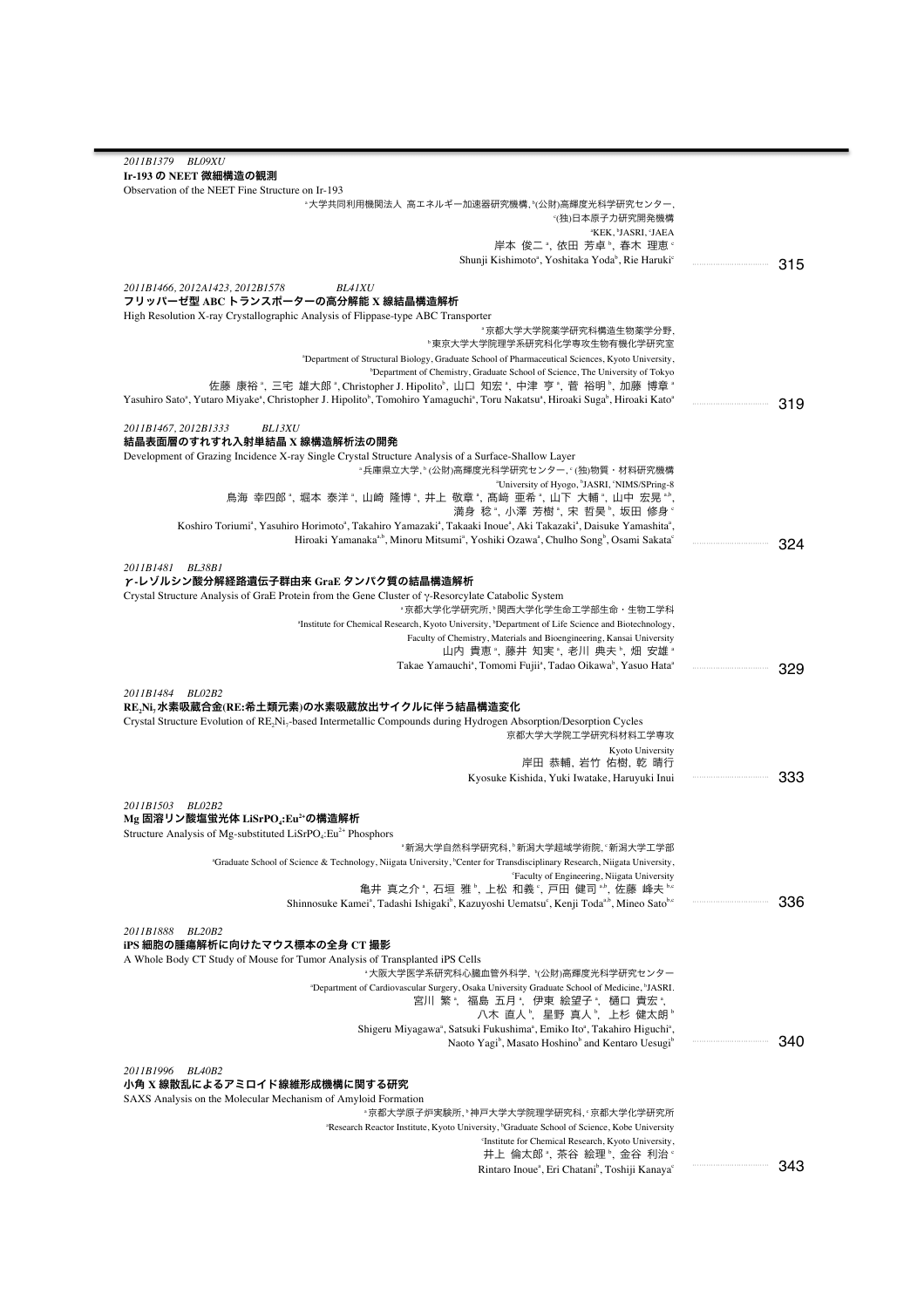| 2011B2034, 2012A1060<br><b>BL43IR</b>                                                                                                                     |         |  |
|-----------------------------------------------------------------------------------------------------------------------------------------------------------|---------|--|
| 法科学試料の赤外微量分析                                                                                                                                              |         |  |
| Infrared Microanalysis of Trace Chemicals on Forensic Science                                                                                             |         |  |
| (公財)高輝度光科学研究センター<br><b>JASRI</b>                                                                                                                          |         |  |
| 森脇 太郎, 池本 夕佳, 二宮 利男                                                                                                                                       |         |  |
| Taro Moriwaki, Yuka Ikemoto, Toshio Ninomiya                                                                                                              |         |  |
|                                                                                                                                                           | 346     |  |
| 2011A3605, 2011B3605<br>BL14B1                                                                                                                            |         |  |
| チタン水素化物の高温高圧下での融解実験                                                                                                                                       |         |  |
| Experiments on Melting of Titanium Hydride under High Pressure and Temperature                                                                            |         |  |
| *(独)日本原子力研究開発機構,〝東北大学                                                                                                                                     |         |  |
| "Japan Atomic Energy Agency, "Tohoku University<br>片山 芳則 *, 齋藤 寛之 *, 青木 勝敏 *.b                                                                            |         |  |
| Yoshinori Katayama <sup>a</sup> , Hiroyuki Saitoh <sup>a</sup> , Katsutoshi Aoki <sup>a,b</sup>                                                           | 351<br> |  |
|                                                                                                                                                           |         |  |
| 2010B3878, 2011B3876<br><b>BL23SU</b>                                                                                                                     |         |  |
| 微量 O,添加アニール法による Si(111)及び Si(100)基板上エピタキシャルグラフェン                                                                                                          |         |  |
| Epitaxial Graphene on $Si(111)$ and $Si(100)$ by the Oxygen-Induced Annealing Method                                                                      |         |  |
| "東北大学電気通信研究所,"独立行政法人日本原子力研究開発機構<br>"Research Institute of Electrical Communications of the Tohoku University,                                             |         |  |
| <sup>b</sup> Japan Atomic Energy Agency                                                                                                                   |         |  |
| 横山 大", 今泉 京", 吹留 博一", 吉越 章隆", 寺岡 有殿", 末光 眞希"                                                                                                              |         |  |
| Tai Yokoyama <sup>ª</sup> , Kei Imaizumi <sup>ª</sup> , Hirokazu Fukidomeª, Akitaka Yoshigoe <sup>b</sup> , Yuden Teraokab and Maki Suemitsu <sup>ª</sup> | <br>356 |  |
|                                                                                                                                                           |         |  |
| 2011B3877 BL23SU                                                                                                                                          |         |  |
| 軟 X 線 3 次元角度分解光電子分光による GdTe,の本質的な電子状態の研究                                                                                                                  |         |  |
| Soft x-ray Three-dimensional Angle-resolved Photoemission Study of GdTe,                                                                                  |         |  |
| "名古屋大学工学研究科、"名古屋大学シンクロトロン光研究センター、"分子科学研究所極端紫外光研究施設、<br>"大阪大学理学部、"大阪大学大学院生命機能研究科、'韓国 DGIST                                                                 |         |  |
| <sup>a</sup> Graduated School of Engineering, Nagoya University,                                                                                          |         |  |
| <sup>b</sup> Nagoya University Synchrotron radiation Research Center, Nagoya University,                                                                  |         |  |
| 'UVSOR Facility, Institute for Molecular Science,                                                                                                         |         |  |
| <sup>d</sup> Department of Physics, Graduate School of Science, Osaka University,                                                                         |         |  |
| 'Graduate School of Frontier Bioscience, Osaka University,                                                                                                |         |  |
| <sup>f</sup> Department of Emerging Materials Science, DGIST                                                                                              |         |  |
| 伊藤 孝寛", 丹羽 亮輔", 羽尻 哲也", 志村 祐亮",<br>木村 真- <sup>c,d,e</sup> , B. M. Ming <sup>f</sup> , Y. S. Kwon <sup>f</sup>                                             |         |  |
| Takahiro Ito <sup>a,b</sup> , Ryosuke Niwa <sup>a</sup> , Tetsuya Hajiri <sup>a,c</sup> , Yusuke Shimura <sup>a</sup> ,                                   |         |  |
| Shin-ichi Kimura <sup>c,d,e</sup> , B. M. Ming <sup>f</sup> , Y. S. Kwon <sup>f</sup>                                                                     | 360     |  |
|                                                                                                                                                           |         |  |
| 2011B4511, 2011B4605<br><b>BL15XU</b>                                                                                                                     |         |  |
| Si 系負極の充放電過程解析手法の探索                                                                                                                                       |         |  |
| X-ray Analysis on Li Insertion Mechanism of Si Anode                                                                                                      |         |  |
| (独) 物質・材料研究機構<br>National Institute for Material Science                                                                                                  |         |  |
| 伊藤 仁彦, 久保 佳実, 松下 能孝, 吉川 英樹, 坂田 修身                                                                                                                         |         |  |
| Kimihiko Ito, Yoshimi Kubo, Yoshitaka Matsushita, Hideki Yoshikawa and Osami Sakata                                                                       | 363     |  |
|                                                                                                                                                           |         |  |
| 2011B5962<br>BL32B2                                                                                                                                       |         |  |
| L-フェニルアラニン水和物結晶の粉末結晶構造解析                                                                                                                                  |         |  |
| Structure Determination of L-phenylalanine Hydrate Crystal from Powder Diffraction                                                                        |         |  |
| 味の素株式会社 "イノベーション研究所、"バイオファイン研究所                                                                                                                           |         |  |
| "Institute for Innovation, "Research Institute for Bioscience Products & Fine Chem, Ajinomoto Co., Inc.<br>柏木 立己 ", 宮野 博 ", 秋山 広明 "                       |         |  |
| Tatsuki Kashiwagi <sup>a</sup> , Hiroshi Miyano <sup>a</sup> , Hiroaki Akiyama <sup>o</sup>                                                               | <br>366 |  |
|                                                                                                                                                           |         |  |
| 2012A1620, 2012B1754, 2013A1670<br>BL27SU                                                                                                                 |         |  |
| 再石灰化された歯エナメル質・象牙質中フッ化物の X 線吸収微細構造測定                                                                                                                       |         |  |
| X-ray Absorption Fine Structure Measurement of Fluorides in Remineralised Enamel and Dentin                                                               |         |  |
| 江崎グリコ株式会社 健康科学研究所                                                                                                                                         |         |  |
| Institute of Health Sciences, Ezaki Glico Co., Ltd.<br>小林 隆嗣, 田中 智子, 釜阪 寛                                                                                 |         |  |
| Takatsugu Kobayashi, Tomoko Tanaka, Hiroshi Kamasaka                                                                                                      | 369     |  |
|                                                                                                                                                           |         |  |
| 2012A1642 BL43IR                                                                                                                                          |         |  |
| 大動脈壁弾性タンパク質の赤外吸収分光分析                                                                                                                                      |         |  |
| FTIR Analysis of Elastic Proteins in Aortic Wall                                                                                                          |         |  |
| ◦神戸赤十字病院, ʰ(公財)高輝度光科学研究センター                                                                                                                               |         |  |
| "Japanese Red Cross Kobe Hospital, <sup>b</sup> JASRI                                                                                                     |         |  |
| 築部 卓郎 ª, 八木 直人 º, 関口 博史 º, 池本 夕佳 º<br>Takuro Tsukube <sup>ª</sup> , Naoto Yagi <sup>b</sup> , Hiroshi Sekiguchi <sup>b</sup> , Yuka Ikemoto <sup>b</sup>  | 374     |  |
|                                                                                                                                                           |         |  |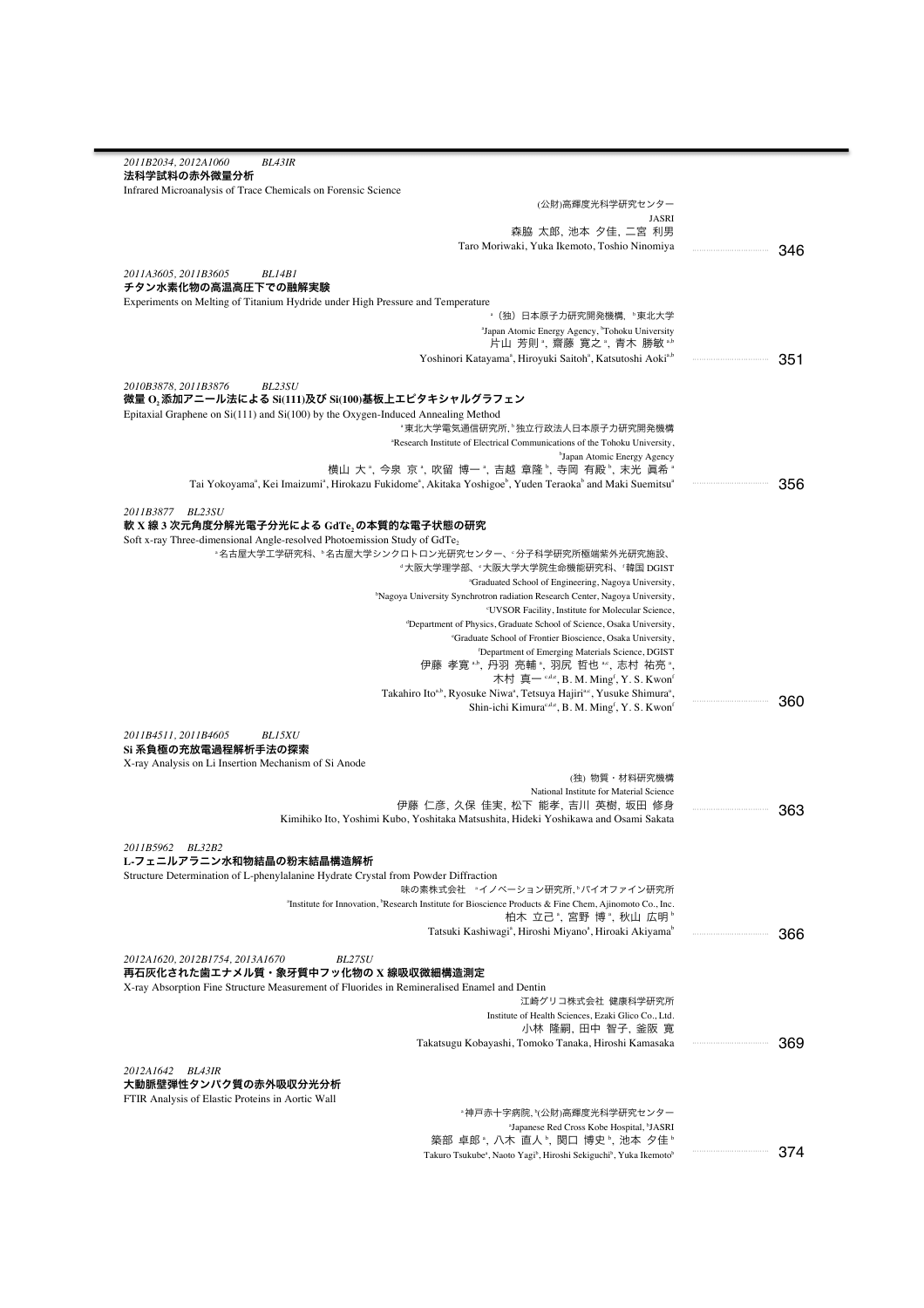| 2013B1693, 2014A1743, 2014B1745<br><b>BL43IR</b><br>再生骨の骨質および力学特性に対する全身性微振動および断続的副甲状腺ホルモン(1-34)投与の相乗的作用の解析                                                                       |     |     |
|----------------------------------------------------------------------------------------------------------------------------------------------------------------------------------|-----|-----|
| Synergetic Effect of Whole-Body Vibration and Intermittent Parathyroid Hormone (1-34) on Regenerated Bone Quality during Defect Healing                                          |     |     |
| 大阪大学                                                                                                                                                                             |     |     |
| Osaka University<br>橋本 佳洋、松本 健志                                                                                                                                                  |     |     |
| Yoshihiro Hashimoto, Takashi Matsumoto                                                                                                                                           |     | 380 |
|                                                                                                                                                                                  |     |     |
| <b>SPring-8 Section B: Industrial Application Report</b>                                                                                                                         |     |     |
| 2011B1285 BL27SU                                                                                                                                                                 |     |     |
| 窒化処理を行った酸化膜/4H-SiC 界面の軟 X 線光電子分光による解析                                                                                                                                            |     |     |
| Soft X-ray Photoelectron Spectroscopy of the SiO <sub>2</sub> /4H-SiC Interface after Nitridation Process                                                                        |     |     |
| *技術研究組合 次世代パワーエレクトロニクス研究開発機構、『〈独〉産業技術総合研究所<br><sup>a</sup> R&D Partnership for Future Power Electronics Technology,                                                              |     |     |
| <sup>b</sup> National Institute of Advanced Industrial Science and Technology.                                                                                                   |     |     |
| 石山 修 ",山口 博隆 "                                                                                                                                                                   |     | 385 |
| Osamu Ishiyama <sup>ª</sup> , Hirotaka Yamaguchi <sup>b</sup>                                                                                                                    |     |     |
| 2011B1286 BL43IR                                                                                                                                                                 |     |     |
| ヒト毛髪内部浸透成分解析、及び、ヘアトリートメント効果評価                                                                                                                                                    |     |     |
| Analysis of Ingredients that Penetrate into the Inside of Human Hair and Hair Treatment Effect Using Infrared Microspectroscopy<br>*クラシエホームプロダクツ(株), *(公財)高輝度光科学研究センター           |     |     |
| "Kracie Home Products, Ltd., "JASRI                                                                                                                                              |     |     |
| 稲益 悟志 *, 森脇 太郎 *, 池本 夕佳 *                                                                                                                                                        |     |     |
| Satoshi Inamasu <sup>a</sup> , Taro Moriwaki <sup>b</sup> , Yuka Ikemoto <sup>b</sup>                                                                                            |     | 388 |
| 2011B1764 BL14B2                                                                                                                                                                 |     |     |
| <i>in situ</i> XAFS によるペロブスカイト酸化物中の複数遷移金属の酸素熱力学パラメータの考察                                                                                                                          |     |     |
| Study of Oxygen Thermodynamic Parameters of Multiple Transition Metals in Perovskite Oxides by In Situ XAFS                                                                      |     |     |
| "AGC セイミケミカル(株)品質保証部, "(公財)高輝度光科学研究センター                                                                                                                                          |     |     |
| "Quality assurance Div., AGC Seimi chemical Co., Ltd., "SPring-8, JASRI<br>伊藤 孝憲 ゚, 平山 明香 ゚, 本間 徹生 ゚                                                                             |     |     |
| Takanori Itoh <sup>a</sup> , Sayaka Hirayama <sup>b</sup> , Tetsuo Honma <sup>b</sup>                                                                                            |     | 392 |
|                                                                                                                                                                                  |     |     |
| 2011B1768 BL19B2                                                                                                                                                                 |     |     |
| デジタルカメラを用いた X 線トポグラフィによるシリコン単結晶中の転位像の強調<br>Enhancement of Dislocation Image in Silicon Single Crystal by X-ray Topography Using Digital Camera                                   |     |     |
| (公財)高輝度光科学研究センター                                                                                                                                                                 |     |     |
| <b>JASRI</b>                                                                                                                                                                     |     |     |
| 梶原 堅太郎, 松本 拓也<br>Kentaro Kajiwara, Takuya Matsumoto                                                                                                                              |     | 397 |
|                                                                                                                                                                                  |     |     |
| 2011B1773 BL46XU                                                                                                                                                                 |     |     |
| Sn 添加フェライト系ステンレス鋼における不働態皮膜の化学状態解析<br>Analysis of Passivation Film Formed on Sn-added Ferritic Stainless Steel                                                                    |     |     |
| "新日鐵住金ステンレス(株),"(公財)高輝度光科学研究センター                                                                                                                                                 |     |     |
| <sup>a</sup> Nippon Steel & Sumikin Stainless Steel Corporation, <sup>b</sup> JASRI                                                                                              |     |     |
| 秦野 正治 <sup>。</sup> , 陰地 宏 <sup>。</sup> , 田村 佑一 <sup>。</sup> , 盛田 智彦 <sup>。</sup> , 八木 教明 <sup>。</sup> , 古川 清志 <sup>。</sup>                                                       |     |     |
| Masaharu Hatano <sup>a</sup> , Hiroshi Oji <sup>b</sup> , Yuuichi Tamura <sup>a</sup> , Tomohiko Morita <sup>a</sup> , Noriaki Yagi <sup>a</sup> , Kiyoshi Furukawa <sup>a</sup> |     | 403 |
| 2011B1781 BL14B2                                                                                                                                                                 |     |     |
| LED 用蛍光体材料の温度消光メカニズム解明                                                                                                                                                           |     |     |
| Investigation of the Mechanism of Thermal Quenching of Phosphor Materials for White LED                                                                                          |     |     |
| "(株)三菱化学科学技術研究センター, "(公財)高輝度光科学研究センター<br>"Mitsubishi Chemical Group Science and Technology Research Center, "JASRI                                                               |     |     |
| 上田 恭太 ゚, 本間 徹生 ゚                                                                                                                                                                 |     |     |
| Kyota Uheda <sup>ª</sup> , Tetsuo Honma <sup>b</sup>                                                                                                                             | 407 |     |
| 2011B1788 BL46XU                                                                                                                                                                 |     |     |
| HAXPES による有機無機ハイブリッド LED の劣化解析                                                                                                                                                   |     |     |
| Degradation Analysis on Hybrid Organic-Inorganic LED by HAXPES                                                                                                                   |     |     |
| 株式会社日本触媒<br>NIPPON SHOKUBAI CO., LTD.                                                                                                                                            |     |     |
| 森井 克行, 有元 洋一, 松並 越成, 川端 竜也                                                                                                                                                       |     |     |
| Katsuyuki Morii, Yoichi Arimoto, Etsushige Matsunami, Tatsuya Kawabata                                                                                                           |     | 412 |
|                                                                                                                                                                                  |     |     |
| 2011B1808 BL40XU<br>くせ毛の矯正を目的とする低分子化 S-カルボキシメチル-3-アラニルジスルフィドケラチンの毛髪への応用                                                                                                          |     |     |
| Application of Low Molecular Weight S-Carboxymethyl-3-Alanyl Disulfide Keratin to Wavy Hair for Hair Straightening                                                               |     |     |
| (株)ミルボン                                                                                                                                                                          |     |     |
| Milbon Co., Ltd.<br>吉田 正人, 鈴田 和之, 上門 潤一郎                                                                                                                                         |     |     |
| Masato Yoshida, Kazuyuki Suzuta, Junichiro Kamikado                                                                                                                              |     | 415 |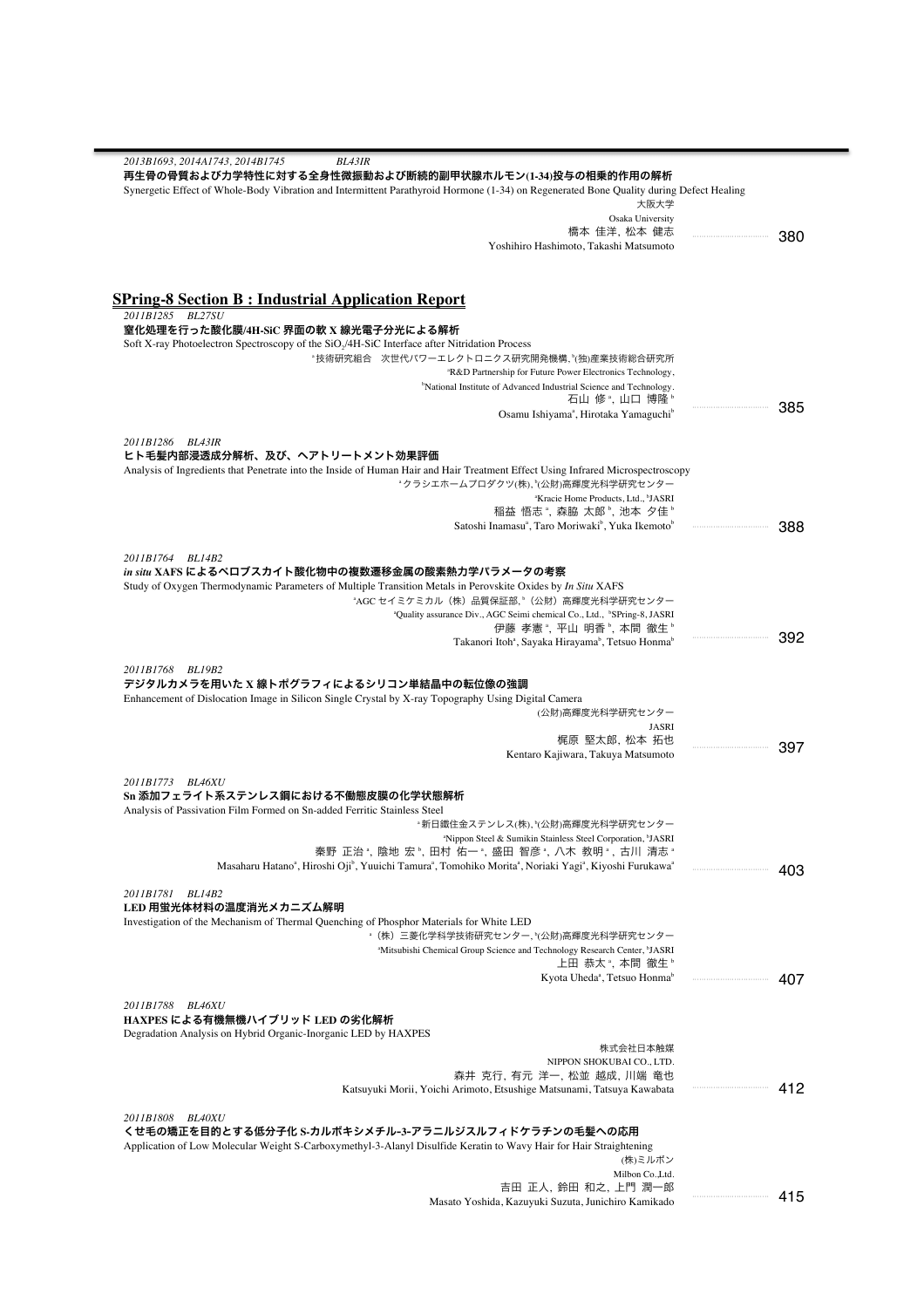| 2011B1820 BL28B2                                                                                                                                                       |         |
|------------------------------------------------------------------------------------------------------------------------------------------------------------------------|---------|
| 白色マイクロビーム波長分散型 X 線回折を用いた応力ミクロ分布測定による 2 相鋼材の応力腐食割れメカニズムの検討                                                                                                              |         |
| Measurement of Internal Stress Distribution to Indivisible Grains of Dual Phase Steel                                                                                  |         |
| by Energy-dispersive X-ray Diffraction with White X-ray Microbeam<br>"住友金属工業株式会社,"(公財)高輝度光科学研究センター                                                                     |         |
| <sup>a</sup> Sumitomo Metal Industries, Ltd., <sup>b</sup> JASRI                                                                                                       |         |
| 土井 教史 , 高部 秀樹 , 佐藤 眞直 ゚                                                                                                                                                |         |
| Takashi Doi <sup>ª</sup> , Hideki Takabe <sup>ª</sup> , Masugu Sato <sup>b</sup>                                                                                       | 420     |
|                                                                                                                                                                        |         |
| 2011B1834 BL14B2                                                                                                                                                       |         |
| 金属触媒複合化したペロブスカイト酸素イオン伝導材料の in-situ XAFS 解析<br>In-situ XAFS Analysis of Perovskite Oxygen Ion Conductor Combined with Metal Catalyst                                    |         |
| <b>『(株)ノリタケカンパニーリミテド, 『九州大学</b>                                                                                                                                        |         |
| <sup>a</sup> NORITAKE CO., LIMITED, <sup>b</sup> Kyusyu University                                                                                                     |         |
| 高橋 洋祐 "、西堀 麻衣子 "                                                                                                                                                       |         |
| Yosuke Takahashi <sup>a</sup> , Maiko Nishibori <sup>b</sup>                                                                                                           | <br>423 |
|                                                                                                                                                                        |         |
| 2011B1841 BL19B2<br>水和物結晶における疑似多形間転移観測のための高温高湿度下 in-situ 粉末 X 線回折測定技術の検証                                                                                               |         |
| Evaluation of in-situ X-Ray Powder Diffraction Data Collection System under Temperature and Humidity                                                                   |         |
| Controlled Conditions and Analysis of Pseudopolymorphism of Hydrates                                                                                                   |         |
| <sup></sup> 北里大学理学部, ʰ(公財)高輝度光科学研究センター                                                                                                                                 |         |
| "School Sci., Kitasato Univ., "JASRI                                                                                                                                   |         |
| 菅原 洋子 ゚, 山村 滋典 ゚, 三浦 圭子 ゚                                                                                                                                              |         |
| Yoko Sugawara <sup>ª</sup> , Shigefumi Yamamura <sup>ª</sup> , Keiko Miura <sup>b</sup>                                                                                | 426     |
| 2011B1842 BL14B2                                                                                                                                                       |         |
| 液中プラズマ処理により合成した銀ナノ粒子の構造評価                                                                                                                                              |         |
| Evaluation of Structure of Silver Nano-particle Prepared by Solution Plasma Processing                                                                                 |         |
| あいち産業科学技術総合センター                                                                                                                                                        |         |
| Aichi Center for Industry and Science Technology                                                                                                                       |         |
| 行木 啓記, 中西 裕紀                                                                                                                                                           |         |
| Hirofumi Nameki, Yuuki Nakanishi                                                                                                                                       |         |
| 2011B1845 BL19B2                                                                                                                                                       |         |
| 小角 X 線散乱法によるコアシェル型ナノ粒子含有高分子複合材料のナノ構造評価                                                                                                                                 |         |
| Study on Nanostructure of Polymer Composite Material Including Core-Shell-Type Nanoparticles                                                                           |         |
| by Small-Angle X-ray Scattering (SAXS) Measurement                                                                                                                     |         |
| "日立化成工業(株), "山形大学                                                                                                                                                      |         |
| <sup>a</sup> Hitachi Chemical Co., Ltd., <sup>b</sup> Yamagata University<br>八木 康洋 ", 小林 栄司 ", 松葉 豪 ", 趙 雲峰 ", 辺見 幸大 ", 乳井 樹 "                                         |         |
| Yasuhiro Yagi <sup>a</sup> , Eiji Kobayashi <sup>a</sup> , Go Matsuba <sup>b</sup> , Yunfeng Zhao <sup>b</sup> , Kouta Henmi <sup>b</sup> , Tatsuki Nyuui <sup>b</sup> | <br>434 |
|                                                                                                                                                                        |         |
| 2011B1858 BL27SU                                                                                                                                                       |         |
| シリカガラス中の微量フッ素の化学状態解析                                                                                                                                                   |         |
| Chemical State Analysis of Trace Fluorine in Silica Glass<br>住友電気工業株式会社                                                                                                |         |
| Sumitomo Electric Industries, Ltd                                                                                                                                      |         |
| 飯原 順次、米村 卓巳、中村 元宣                                                                                                                                                      |         |
| Junji Iihara, Takumi Yonemura and Motonori Nakamura                                                                                                                    |         |
|                                                                                                                                                                        |         |
| 2011B1958 BL14B2<br>コアシェル構造を有するセリアジルコニア自動車排ガス用助触媒の In-situ XAFS 解析                                                                                                     |         |
| In-situ XAFS Analysis of Core Shell CeO <sub>2</sub> -ZrO <sub>2</sub> Catalysts for the Automotive Application                                                        |         |
| *(株)ノリタケカンパニーリミテド, *九州大学                                                                                                                                               |         |
| "NORITAKE CO., LIMITED, "Kyusyu university                                                                                                                             |         |
| 山田 祐貴 ",高橋 洋祐 ", 西堀 麻衣子 "                                                                                                                                              |         |
| Yuki Yamada <sup>a</sup> , Yosuke Takahashi <sup>a</sup> , Maiko Nishibori <sup>b</sup>                                                                                | <br>441 |
|                                                                                                                                                                        |         |
| 2011B1960 BL14B2<br>固体高分子形燃料電池(PEFC)用コアシェル触媒の in-situ XAFS 解析                                                                                                          |         |
| In-situ XAFS Analysis of Core-Shell Catalysts for Polymer Electrolyte Fuel Cell (PEFC)                                                                                 |         |
| (株)ノリタケカンパニーリミテド                                                                                                                                                       |         |
| NORITAKE CO., LIMITED                                                                                                                                                  |         |
| 渡邉 慶樹, 伊藤 雅章                                                                                                                                                           |         |
| Yoshiki Watanabe, Masaaki Ito                                                                                                                                          | 446     |
| 2011B1981 BL14B2                                                                                                                                                       |         |
| 水質分析用ボルタンメトリ法装置に用いる作用電極の表面状態解明-転換電子収量 XAFS 等の適用可能性                                                                                                                     |         |
| Analysis of the Chemical State of Metals on the Surface of Working Electrode for Stripping Voltammetry                                                                 |         |
| - Application of Conversion Electron Yield X-ray Absorption Fine Structure Measurement                                                                                 |         |
| "京都大学, <sup></sup> '大阪産業大学, 'コージェント・エンバイロンメンタル,                                                                                                                        |         |
| <sup>。</sup> (公財)高輝度光科学研究センター                                                                                                                                          |         |
| "Kyoto University, "Osaka Sangyo University, 'Cogent Environmental Ltd., "JASRI                                                                                        |         |
| 藤川 陽子 ゚, 坂山 弘樹 ゚, 菅原 正孝 ゚, 魏 明林 ゚, 橋口 亜由未 ゚, 谷口 省吾 ゚,<br>ポール ルータス ゚, 本間 徹生 ゚, 平山 明香 ゚                                                                                  |         |
| Yoko Fujikawa <sup>a</sup> , Hiroki Sakayama <sup>b</sup> , Masataka Sugahara <sup>b</sup> , Wei Minglin <sup>b</sup> , Ayumi Hashiguchi <sup>b</sup> ,                | 451     |
| Syogo Taniguchi <sup>b</sup> , Paul Lewtas <sup>c</sup> , Tetsuo Honma <sup>d</sup> , Sayaka Hirayama <sup>d</sup>                                                     |         |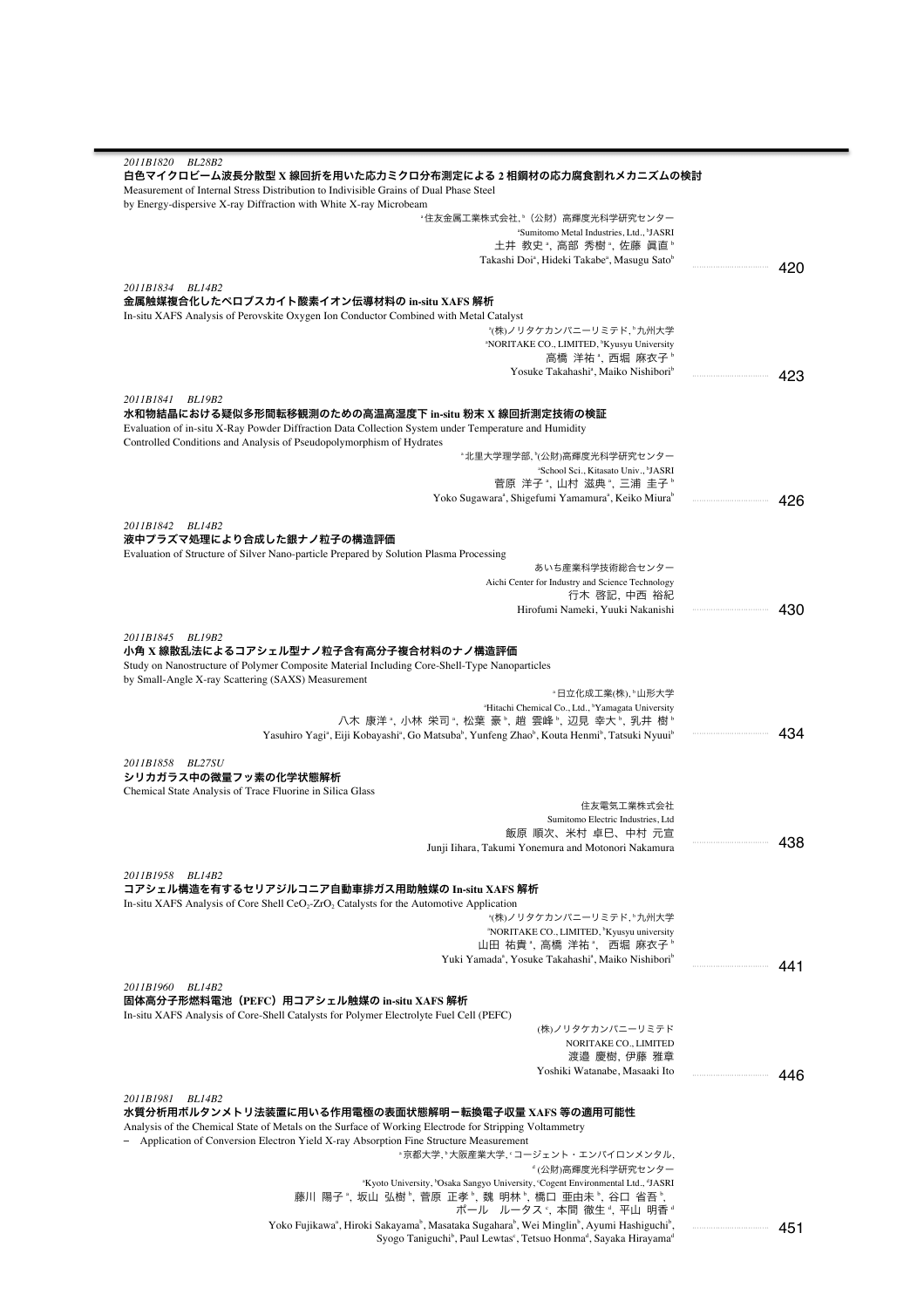| 2011B1983 BL19B2                                                                                                                                         |         |
|----------------------------------------------------------------------------------------------------------------------------------------------------------|---------|
| 結晶 3D マッピング法を用いた多結晶金属材料の塑性ひずみの測定                                                                                                                         |         |
|                                                                                                                                                          |         |
| Measurement of Plastic Strain by 3D Grain Mapping Technique                                                                                              |         |
| 神戸大学大学院工学研究科                                                                                                                                             |         |
| Kobe University.<br>中井 善一,塩澤 大輝                                                                                                                          |         |
|                                                                                                                                                          |         |
| Yoshikazu Nakai, Daiki Shiozawa                                                                                                                          | 457     |
|                                                                                                                                                          |         |
| 2011B1984 BL46XU<br>次世代 CMOS グラフェンチャネル実現に向けた硬 X 線光電子分光によるゲート絶縁膜の最適化                                                                                      |         |
|                                                                                                                                                          |         |
| Optimization of the Gate Insulator Studied by Hard x-ray Photoelectron Spectroscopy for Future CMOS Graphene Channel<br>(独)産業技術総合研究所 グリーン・ナノエレクトロニクスセンター |         |
|                                                                                                                                                          |         |
| Collaborative Research Team Green Nanoelectronics Center, AIST<br>近藤 大雄, 林 賢二郎, 山口 淳一, 佐藤 信太郎, 横山 直樹                                                     |         |
| Daiyu Kondo, Kenjiro Hayashi, Junichi Yamaguchi, Shintaro Sato, Naoki Yokoyama                                                                           | 461     |
|                                                                                                                                                          |         |
| 2012A1108 BL39XU                                                                                                                                         |         |
| マイクロビーム XAFS による窒化ガリウム系電子デバイスの界面状態解析                                                                                                                     |         |
| Analysis of Interface Condition on GaN Based Electron Devices by Micro Beam XAFS                                                                         |         |
| ◦住友電気工業(株), ʰ(公財)高輝度光科学研究センター                                                                                                                            |         |
| "Sumitomo Electric Industries, Ltd., "JASRI                                                                                                              |         |
| 舘野 泰範 ª, 飯原 順次 ª, 米村 卓巳 ª, 富永 愛子 ª, 斎藤 吉広 ª,                                                                                                             |         |
| 河内 剛志 *, 辻 幸洋 *, 大沢 仁志 *, 宇留賀 朋哉 *                                                                                                                       |         |
| Yasunori Tateno <sup>a</sup> , Junji Iihara <sup>a</sup> , Takumi Yonemura <sup>a</sup> , Aiko Tominaga <sup>a</sup> , Yoshihiro Saito <sup>a</sup> ,    |         |
| Tsuyoshi Kochi <sup>a</sup> , Yukihiro Tsuji <sup>a</sup> , Hitoshi Osawa <sup>b</sup> and Tomoya Uruga <sup>b</sup>                                     | 464<br> |
|                                                                                                                                                          |         |
| 2012A1188 BL28B2                                                                                                                                         |         |
| 白色マイクロビーム波長分散型 X 線回折による応力ミクロ分布測定による 2 相鋼材の応力腐食割れメカニズムの検討(2)                                                                                              |         |
| Measurement of the Internal Stress Distribution to Individual Grains of Dual Phase Steel                                                                 |         |
| by Energy-Dispersive X-ray Diffraction with White X-ray Microbeam                                                                                        |         |
| "住友金属工業株式会社、"(公財)高輝度光科学研究センター                                                                                                                            |         |
| <sup>a</sup> Sumitomo Metal Industries, Ltd., <sup>b</sup> JASRI                                                                                         |         |
| 土井 教史 ゚,高部 秀樹 ゚,佐藤 眞直 ゚,宮澤 知孝 ゚                                                                                                                          |         |
| Takashi Doi <sup>a</sup> , Hideki Takabe <sup>a</sup> , Masugu Sato <sup>b</sup> , Tomotaka Miyazawa <sup>b</sup>                                        | 469     |
|                                                                                                                                                          |         |
| 2012A1193 BL20XU                                                                                                                                         |         |
| X 線 CT による海水系セメント材料のカルシウム溶脱劣化の測定                                                                                                                         |         |
| Observation of Calcium Leaching Degree of Sea-water Cementitious Materials Using X-ray CT                                                                |         |
| (株)大林組                                                                                                                                                   |         |
| Obayashi. Co. Ltd.                                                                                                                                       |         |
| 人見 尚                                                                                                                                                     |         |
| Takashi Hitomi                                                                                                                                           | 472     |
|                                                                                                                                                          |         |
| 2012A1302 BL20XU                                                                                                                                         |         |
| 鋳鉄の凝固過程における黒鉛晶出過程の高分解能観察                                                                                                                                 |         |
| Direct Observation of the Formation of Graphite in the Cast Iron                                                                                         |         |
| "大阪産業大学, "大阪大学, "(公財)高輝度光科学研究センター                                                                                                                        |         |
| <sup>a</sup> Osaka Sangyo University, <sup>b</sup> Osaka University, <sup>c</sup> JASRI                                                                  |         |
| 杉山 明 <sup>。</sup> , 安田 秀幸 <sup>。</sup> , 柳楽 知也 <sup>。</sup> , 上杉 健太朗 <sup>。</sup>                                                                        |         |
| Akira Sugiyama <sup>ª</sup> , Hideyuki Yasuda <sup>b</sup> , Tomoya Nagira <sup>b</sup> , Kentaro Uesugi <sup>c</sup>                                    |         |
|                                                                                                                                                          |         |
| 2012A1596 BL19B2                                                                                                                                         |         |
| 高強度鋼の転動疲労き裂進展挙動のその場観察                                                                                                                                    |         |
| In-situ Observation of Rolling Fatigue Crack Propagation Behavior in High-strength Steels                                                                |         |
| "新日鐵住金(株) 技術開発本部,"神戸大学大学院工学研究科                                                                                                                           |         |
| "Nippon Steel & Sumitomo Metal Corporation, "Kobe University                                                                                             | 479     |
| 牧野 泰三 ª, 根石 豊 ª, 中井 善一 ª, 塩澤 大輝 ª                                                                                                                        |         |
| Taizo Makino <sup>a</sup> , Yutaka Neishi <sup>a</sup> , Yoshikazu Nakai <sup>b</sup> , Daiki Shiozawa <sup>b</sup>                                      |         |
|                                                                                                                                                          |         |
| 2012A1744 BL19B2                                                                                                                                         |         |
| 燃料電池用炭化水素系プロトン伝導膜の開発                                                                                                                                     |         |
| Development of Aromatic Polymer Electrolyte Membrane for Fuel Cell                                                                                       |         |
| JSR 株式会社                                                                                                                                                 |         |
| <b>JSR</b> Corporation                                                                                                                                   |         |
| 山本 法寛,藤下 翔平,冨永 哲雄                                                                                                                                        |         |
| Norihiro Yamamoto, Shohei Fujishita, Tetsuo Tominaga                                                                                                     | 483     |
|                                                                                                                                                          |         |
|                                                                                                                                                          |         |
| 2012A1750 BL19B2                                                                                                                                         |         |
|                                                                                                                                                          |         |
|                                                                                                                                                          |         |
| (株)大林組                                                                                                                                                   |         |
| Obayashi. Co. Ltd.                                                                                                                                       |         |
| X 線回折による低アルカリ性セメントの初期水和過程の解析<br>X-ray Diffraction Analysis on Low Alkali Cement of Early Hydration Process<br>人見 尚                                       |         |

Takashi Hitomi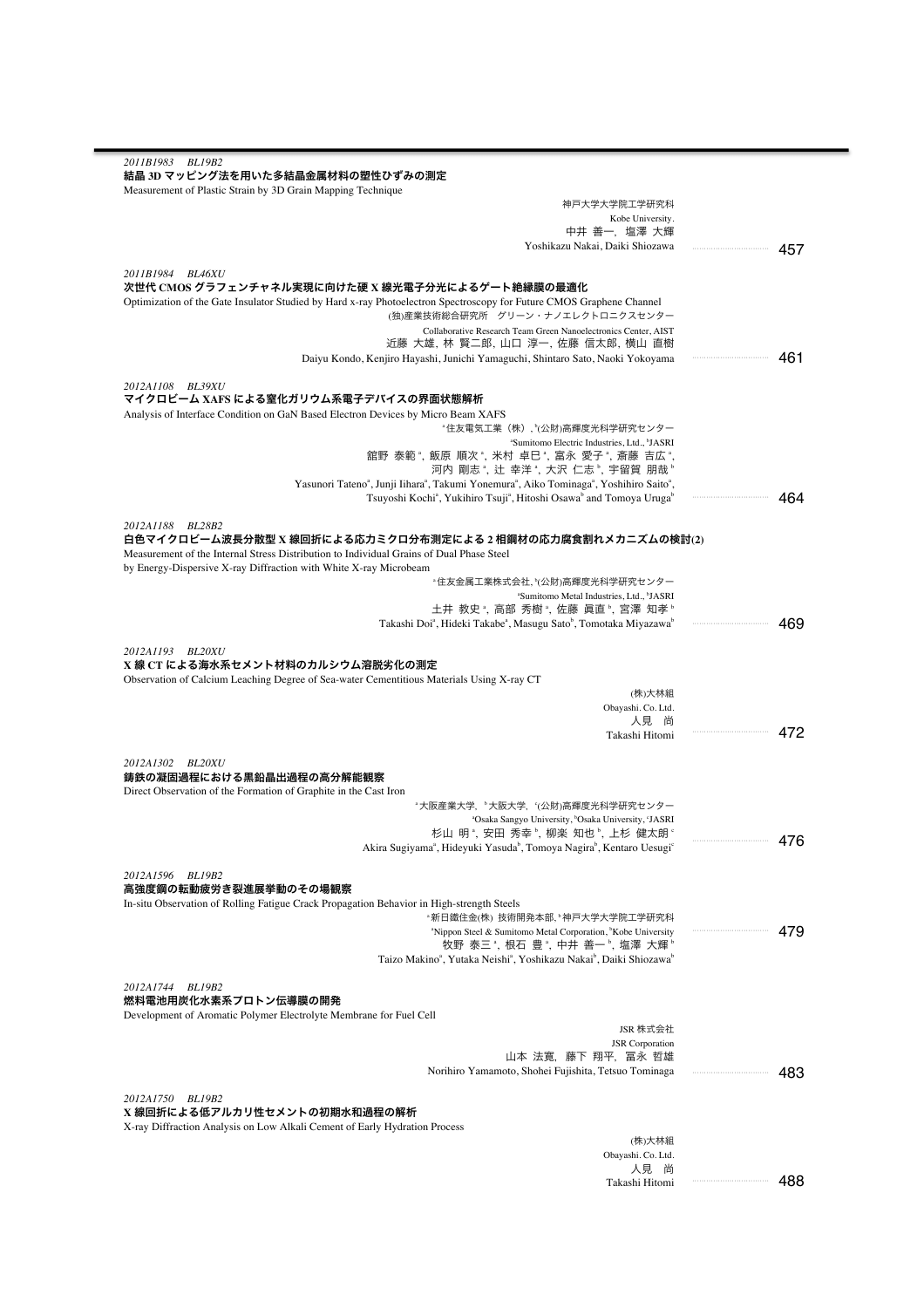| 2012B1365 BL40XU                                                                                                                                                                                                                                           |     |
|------------------------------------------------------------------------------------------------------------------------------------------------------------------------------------------------------------------------------------------------------------|-----|
| マイクロビーム X 線小角散乱を用いた異なる形状の日本人毛髪の内部構造解析                                                                                                                                                                                                                      |     |
| Small Angle X-ray Diffraction Internal Structure Analysis of Japanese Hairs with Different Shapes<br>*タカラベルモント株式会社, *(公財)名古屋産業科学研究所                                                                                                                        |     |
| "Takara Belmont Corporation, <sup>b</sup> Nagoya Industrial Science Research Institute                                                                                                                                                                     |     |
| 柴野 輝美 ",山口 達也 ",久下 宗一 ",青池 広樹 ",百済 朝子 ",八田 一郎 "                                                                                                                                                                                                            |     |
| Terumi Shibano <sup>a</sup> , Tatsuya Yamaguchi <sup>a</sup> , Munekazu Kuge <sup>a</sup> , Hiroki Aoike <sup>a</sup> , Asako Kudara <sup>a</sup> , Ichiro Hatta <sup>b</sup>                                                                              | 493 |
|                                                                                                                                                                                                                                                            |     |
| 2012B1490 BL20XU<br>マイクロ接合部の疲労損傷評価のための非破壊ひずみ測定の可能性試験                                                                                                                                                                                                       |     |
| Feasibility Study of Nondestructive Strain Measurement for Evaluation of Thermal Fatigue Damage in Micro Joints                                                                                                                                            |     |
| <sub>"</sub> コーセル(株), 『富山県工業技術センター, <sub>〔</sub> 公財)高輝度光科学研究センター, 『富山県立大学                                                                                                                                                                                  |     |
| "Cosel Co., Ltd., "Toyama Industrial Technology Center, 'JASRI, "Toyama Prefectural University                                                                                                                                                             |     |
| 岡本 佳之*, 高柳 毅*, 釣谷 浩之*, 佐山 利彦*,                                                                                                                                                                                                                             |     |
| 上杉 健太朗°,星野 真人°,長瀬 達則°,森 孝男°<br>Yoshiyuki Okamoto <sup>a</sup> , Takeshi Takayanagi <sup>a</sup> , Hiroyuki Tsuritani <sup>b</sup> , Toshihiko Sayama <sup>b</sup> ,                                                                                        |     |
| Kentaro Uesugi <sup>c</sup> , Masato Hoshino <sup>c</sup> , Tatsunori Nagase <sup>d</sup> , Takao Mori <sup>d</sup>                                                                                                                                        | 497 |
|                                                                                                                                                                                                                                                            |     |
| 2012B1721 BL14B2                                                                                                                                                                                                                                           |     |
| メカノケミカル複合化した固体酸化物形燃料電池用酸素イオン伝導体の In-situ XAFS 解析                                                                                                                                                                                                           |     |
| In-situ XAFS Analysis of Perovskite Oxygen Ion Conductor for SOFC Combined by Mechanochemical Process<br>(株)ノリタケカンパニーリミテド                                                                                                                                  |     |
| NORITAKE CO., LIMITED                                                                                                                                                                                                                                      |     |
| 岩井 広幸、犬飼 浩之、高橋 洋祐                                                                                                                                                                                                                                          |     |
| Hiroyuki Iwai, Koji Inukai, Yosuke Takahashi                                                                                                                                                                                                               | 502 |
|                                                                                                                                                                                                                                                            |     |
| 2012B1729 BL14B2<br>貴金属を使用しない燃料電池カソード触媒の XAFS によるその場測定                                                                                                                                                                                                     |     |
| In-situ XAFS Analysis of Oxygen Reduction Reaction on Non-Precious Metal Cathode Catalysts for Fuel Cell                                                                                                                                                   |     |
| ■ダイハツ工業(株)、『(独)日本原子力研究開発機構                                                                                                                                                                                                                                 |     |
| "DAIHATSU MOTOR CO., LTD., <sup>b</sup> JAEA                                                                                                                                                                                                               |     |
| 朝澤 浩一郎 ゚, 岸 浩史 ゚, 坂本 友和 ゚, 田中 裕久 ゚, 松村 大樹 ゚, 田村 和久 ゚, 西畑 保雄 ゚                                                                                                                                                                                              |     |
| Koichiro Asazawa <sup>a</sup> , Hirofumi Kishi <sup>a</sup> , Tomokazu Sakamoto <sup>a</sup> , Hirohisa Tanaka <sup>a</sup> , Daiju Matsumura <sup>b</sup> ,<br><br>Kazuhisa Tamura <sup>b</sup> , Yasuo Nishihata <sup>b</sup>                            | 505 |
|                                                                                                                                                                                                                                                            |     |
| 2012B1733 BL46XU<br>アーク溶接部における溶接端部近傍の残留応力分布測定<br>Residual Stress Distribution Measurement near the Welding End of an Arc-welding<br>*(株)本田技術研究所 四輪 R&D センター, ʰ独立行政法人日本原子力研究開発機構<br>"Honda R&D Co., Ltd. Automobile R&D Center, "Japan Atomic Energy Agency |     |
| 木村 良 ి, 菖蒲 敬久 ષ<br>Ryo Kimura <sup>ª</sup> , Takahisa Shobu <sup>b</sup>                                                                                                                                                                                   | 509 |
|                                                                                                                                                                                                                                                            |     |
| 2012B1740 BL19B2                                                                                                                                                                                                                                           |     |
| 摩擦攪拌接合継手における疲労き裂進展挙動のラミノグラフィによる非破壊観察                                                                                                                                                                                                                       |     |
| Nondestructive Observation of Fatigue Crack Propagation Behavior in Friction Stir Welded Joints by Laminography<br>*(株)東芝, ʰ沖縄工業高等専門学校, ˤ(公財)高輝度光科学研究センター,<br>"大阪大学, "富士重工業(株), 'NASA - Johnson Space Center                                               |     |
|                                                                                                                                                                                                                                                            |     |
| "Toshiba Corporation, 'Okinawa National College of Technology, 'JASRI                                                                                                                                                                                      |     |
| <sup>d</sup> Osaka University, 'Fuji Heavy Industries Ltd, <sup>f</sup> NASA - Johnson Space Center                                                                                                                                                        |     |
| 佐野 雄二 *, 政木 清孝 *, 西銘 一貴 *, 梶原 堅太郎 *, 佐野 智一 *                                                                                                                                                                                                               |     |
| 柏原 亮太 <sup>。</sup> , 松山 法央 <sup>。</sup> , 足立 隆史 °, Omar Hatamleh <sup>f</sup>                                                                                                                                                                              |     |
| Yuji Sano <sup>a</sup> , Kiyotaka Masaki <sup>b</sup> , Kazuki Nishime <sup>b</sup> , Kentaro Kajiwara <sup>c</sup> , Tomokazu Sano <sup>d</sup> ,<br>                                                                                                     |     |
| Ryota Kashiwabara <sup>d</sup> , Norihiro Matsuyama <sup>d</sup> , Takafumi Adachi <sup>e</sup> , Omar Hatamleh <sup>f</sup>                                                                                                                               | 513 |
| 2012B1760 BL37XU<br>μ-XAFS による複合酸化物触媒の局所構造解析                                                                                                                                                                                                               |     |
| $\mu$ -XAFS Study on the Local Structure of Mixed-Oxide Catalyst                                                                                                                                                                                           |     |
| 住友化学株式会社<br>Sumitomo Chemical Co., Ltd.                                                                                                                                                                                                                    |     |
| 堀江 健作, 濱松 浩, 大村 沙織, 真木 一                                                                                                                                                                                                                                   |     |
| <br>Kensaku Horie, Hiroshi Hamamatsu, Saori Omura and Hajime Maki                                                                                                                                                                                          | 517 |
|                                                                                                                                                                                                                                                            |     |
| 2012B1851 BL19B2                                                                                                                                                                                                                                           |     |
| 食感を構築するゼラチンゲル構造の解明と糖質添加による構造変化の把握<br>The Elucidation of Gelatin Gel Structure which Builds Texture, and Grasp of the Structural Change by Non-fibrous-Carbohydrates Addition                                                                               |     |
| "カンロ(株), "(公財)高輝度光科学研究センター                                                                                                                                                                                                                                 |     |
| <sup>a</sup> Kanro. Co. Ltd., <sup>b</sup> JASRI                                                                                                                                                                                                           |     |
| 奥本 泰一°,佐藤 眞直°,加来 俊治°,関口 直樹°,本郷 成彦°,前田 英克°<br>Hirokazu Okumoto <sup>a</sup> , Masugu Sato <sup>b</sup> , Syunji Kaku <sup>a</sup> , Naoki Sekiguchi <sup>a</sup> , Naruhiko Hongou <sup>a</sup> , Hidekatsu Maeda <sup>a</sup>                              | 523 |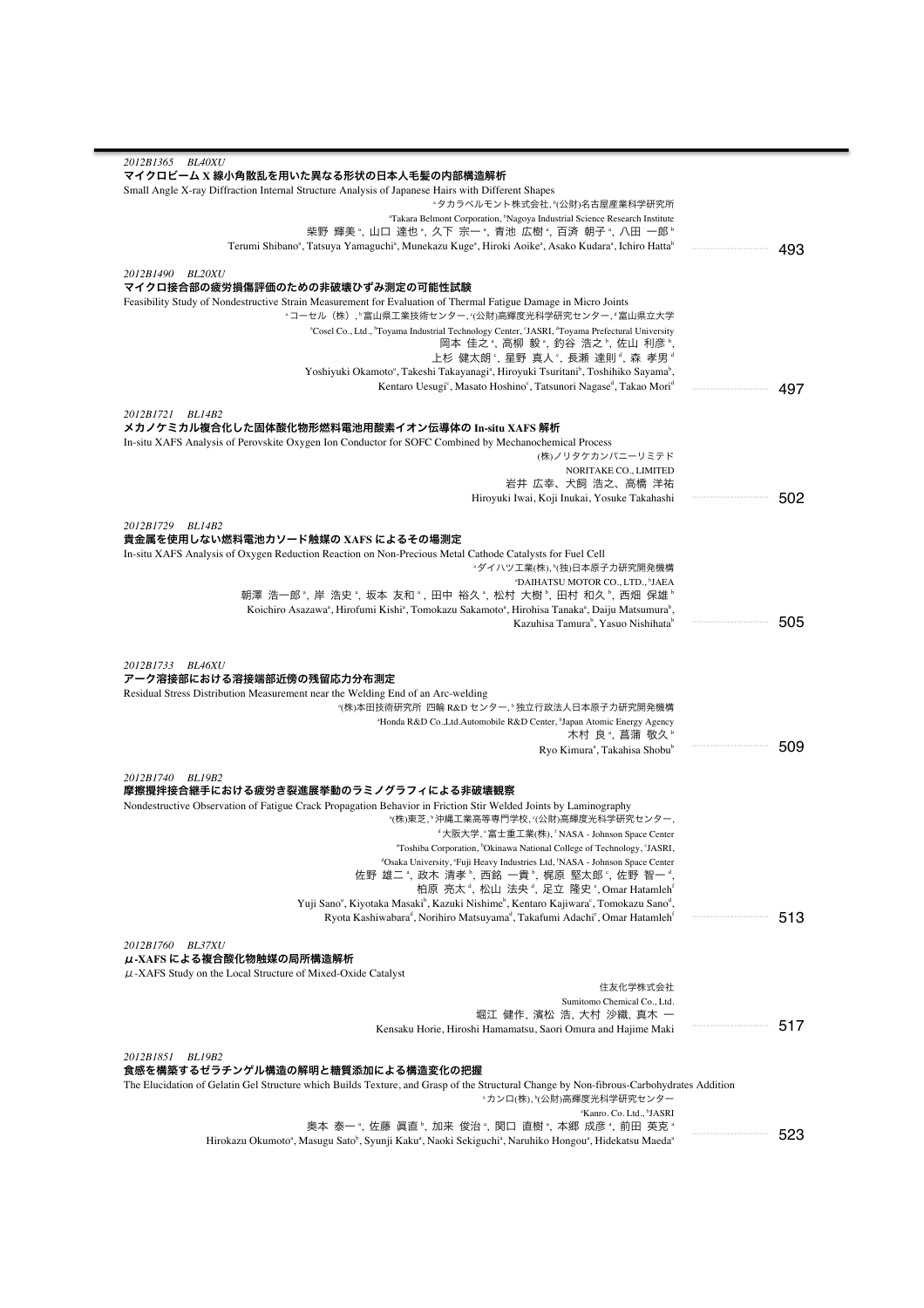| 2012B1852<br><i>BL14B2</i>                                                                                                                                                  |         |
|-----------------------------------------------------------------------------------------------------------------------------------------------------------------------------|---------|
| タイヤで用いられるゴム/ブラス接着層中の Cu、Zn の化学状態解析                                                                                                                                          |         |
| Analysis of Chemical States of Cu and Zn in Rubber/Brass Adhesion Layer Used in Tire                                                                                        |         |
| 横浜ゴム株式会社                                                                                                                                                                    |         |
| THE YOKOHAMA RUBBER CO.,LTD.                                                                                                                                                |         |
| 鹿久保 隆志、清水 克典、網野 直也                                                                                                                                                          | 527     |
| Takashi Kakubo, Katsunori Shimizu, Naoya Amino                                                                                                                              |         |
| 2012B1872 BL14B2                                                                                                                                                            |         |
| 連続式超臨界合成により得られた Ni 粒子の局所構造解析                                                                                                                                                |         |
| XAFS Study of Ni Nanoparticle Prepared by Continuous Supercritical Hydrothermal Technique                                                                                   |         |
| * (株) アイテック, *東北大学金属材料研究所附属研究施設関西センター, *大阪府立大学                                                                                                                              |         |
| <sup>a</sup> ITEC Co. Ltd., <sup>b</sup> Kansai Center for Industrial Materials Research, Institute for Materials Research, Tohoku University, 'Osaka Prefecture University |         |
| 澤谷 清一 "、佐藤 充孝 "、中平 敦 "、飯田 勝康 "                                                                                                                                              | 530     |
| Seiichi Sawatani <sup>a</sup> , Mitsutaka Sato <sup>b</sup> , Atsushi Nakahira <sup>b, c</sup> , Masayasu Iida <sup>a</sup>                                                 |         |
|                                                                                                                                                                             |         |
| 2012B1876 BL19B2                                                                                                                                                            |         |
| 極小角・小角 X 線散乱法を用いた熱可塑性エラストマーのミクロ相分離構造の解析                                                                                                                                     |         |
| Analysis for Microphase Separated Structures of a Thermoplastic Elastomer by Ultra-Small-Angle and Small-Angle X-ray Scattering                                             |         |
| 日本ゼオン株式会社                                                                                                                                                                   |         |
| <b>ZEON CORPORATION</b>                                                                                                                                                     |         |
| 高柳 篤史, 仲摩 雄季, 黒柳 健次, 石井 雄太, 本田 隆                                                                                                                                            |         |
| Atsushi Takayanagi, Yuki Nakama, Kenji Kuroyanagi, Yuta Ishii, Takashi Honda                                                                                                | <br>533 |
|                                                                                                                                                                             |         |
| 2012B1901 BL14B2                                                                                                                                                            |         |
| 炭酸ジルコニウムアンモニウムの EXAFS 解析(V)                                                                                                                                                 |         |
| EXAFS Analysis of Ammonium Zirconium Carbonate (V)<br>"第一稀元素化学工業(株)、"日本パーカライジング株式会社、"秋田大学                                                                                   |         |
| "Daiichi Kigenso Kagaku Kogyo. Co., Ltd., "Nihon Parkerizing. Co., Ltd., "Akita University                                                                                  |         |
| 高崎 史進 *·°, 中島 圭一 <sup>b</sup> , 小川 信明 °, 藤原 一彦 °                                                                                                                            |         |
| Fumiyuki Takasaki <sup>a, c</sup> , Keiichi Nakajima <sup>b</sup> , Nobuaki Ogawa <sup>c</sup> , Kazuhiko Fujiwara <sup>c</sup>                                             | <br>537 |
|                                                                                                                                                                             |         |
|                                                                                                                                                                             |         |
| 2013A1630 BL19B2                                                                                                                                                            |         |
| X 線回折による L1。型 FeNi ナノ粒子の結晶構造解析                                                                                                                                              |         |
| Crystal Structure Analysis of $L1_0$ - FeNi Nano-Particles by X-ray Diffraction                                                                                             |         |
| "(株)デンソー, 『東北大学, "(公財)高輝度光科学研究センター                                                                                                                                          |         |
| "DENSO CORPORATION, <sup>b</sup> Tohoku University, 'JASRI                                                                                                                  |         |
| 林 靖 <sup>。</sup> , 水口 将輝 <sup>。</sup> , 小嗣 真人 <sup>。</sup> , 大坂 恵一 <sup>。</sup>                                                                                             |         |
| Yasushi Hayashi <sup>a</sup> , Masaki Mizuguchi <sup>b</sup> , Masato Kotsugi <sup>c</sup> , Keiichi Osaka <sup>c</sup>                                                     | 541<br> |
|                                                                                                                                                                             |         |
|                                                                                                                                                                             |         |
| 2013A1779 BL14B2                                                                                                                                                            |         |
| ガラスに分散した YAG:Ce 蛍光体中の Ce の XAFS 解析                                                                                                                                          |         |
| XAFS Analysis of Chemical State of Ce in YAG-Phosphor Dispersed in Glass                                                                                                    |         |
| 旭硝子㈱ 中央研究所                                                                                                                                                                  |         |
| Research Centre, Asahi Glass Co. Ltd.                                                                                                                                       |         |
| 松本 修治、長嶋 達雄、谷田 正道                                                                                                                                                           |         |
| Syuji Matsumoto, Tatsuo Nagashima, Masamiti Tanida                                                                                                                          | 544     |
|                                                                                                                                                                             |         |
|                                                                                                                                                                             |         |
| 2013A1801 BL14B2                                                                                                                                                            |         |
| XAFS を用いた V,O,-M,O, 系ガラスの構造解析                                                                                                                                               |         |
| X-ray Absorption Fine Structure Analysis on $V_2O_5$ - $M_xO_y$ System Glass                                                                                                |         |
| *(株)日立製作所日立研究所, *(公財)高輝度光科学研究センター                                                                                                                                           |         |
| "Hitachi, Ltd., Hitachi Research Laboratory, <sup>b</sup> JASRI.<br>青柳 拓也", 児玉 一宗", 小野寺 大剛", 高松 大郊", 小原 真司"                                                                 |         |
| Takuya Aoyagi <sup>a</sup> , Motomune Kodama <sup>a</sup> , Taigo Onodera <sup>a</sup> , Daiko Takamatsu <sup>a</sup> , Shinji Kohara <sup>b</sup>                          | <br>549 |
|                                                                                                                                                                             |         |
|                                                                                                                                                                             |         |
| 2013B1574 BL14B2                                                                                                                                                            |         |
| 金属ナノ粒子塗布膜の XAFS 観察                                                                                                                                                          |         |
|                                                                                                                                                                             |         |
| XAFS Analysis of Metal Nano Particle Coat<br>住友ベークライト株式会社                                                                                                                   |         |
| SUMITOMO BAKELITE CO., LTD.                                                                                                                                                 |         |
| 福谷(野田)実希,若林 みどり,首藤 靖幸,和泉 篤士                                                                                                                                                 |         |
| Miki Noda Fukuya, Midori Wakabayashi, Yasuyuki Shudo, Atsushi Izumi                                                                                                         | 552     |
|                                                                                                                                                                             |         |
|                                                                                                                                                                             |         |
| 2013B1576 BL14B2                                                                                                                                                            |         |
| タイヤで使用されるゴムーブラス接着層中の金属の化学結合解析                                                                                                                                               |         |
| Analysis of Chemical Bonding of Metal in Adhesion Layer of Rubber and Brass in Tires                                                                                        |         |
| 横浜ゴム株式会社                                                                                                                                                                    |         |
| THE YOKOHAMA RUBBER CO.,LTD.                                                                                                                                                |         |
| 鹿久保 隆志、清水 克典、網野 直也                                                                                                                                                          | 555     |
| Takashi Kakubo, Katsunori Shimizu, Naoya Amino                                                                                                                              |         |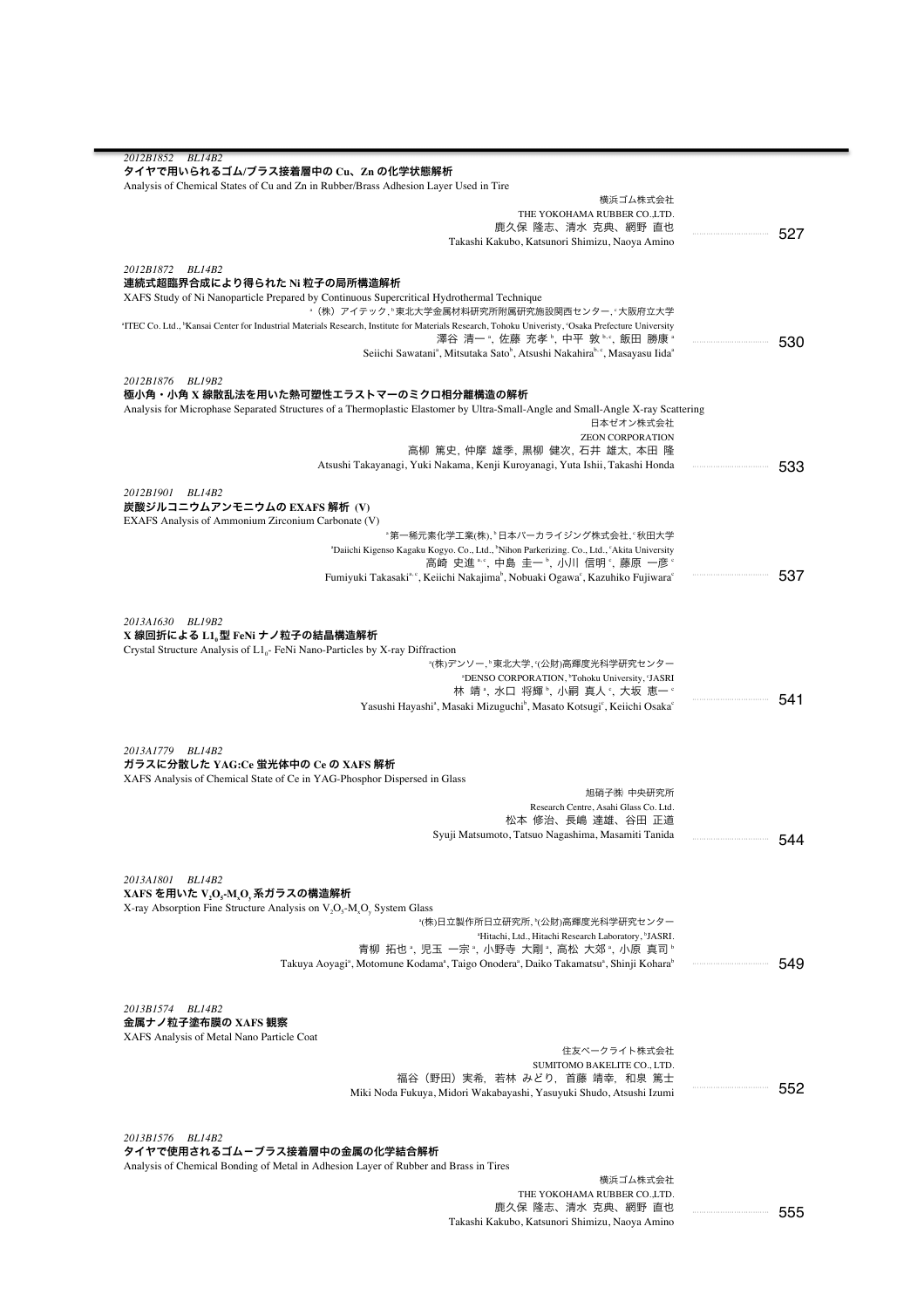| 2013B1822 BL14B2                                                                                                                                                                                                                                  |         |
|---------------------------------------------------------------------------------------------------------------------------------------------------------------------------------------------------------------------------------------------------|---------|
| 蛍光 XAFS によるフェライト磁石中に存在する微量不純物元素の化学形態の解明                                                                                                                                                                                                           |         |
| Chemical State Analysis of Trace Impurity Elements in Commercial Ferrite Magnets by Fluorescent XAFS<br>"岡山大学, "DOWA エフテック(株), "(公財)高輝度光科学研究センター                                                                                                  |         |
| "Okayama Univ., "DOWA F-Tec Co. Ltd., "JASRI                                                                                                                                                                                                      |         |
| 藤井 達生 ª, 中西 真 ª, 坪井 禅 º, 三島 泰信 º, 大渕 博宣 º, 本間 徹生 º                                                                                                                                                                                                |         |
| T. Fujii <sup>a</sup> , M. Nakanishi <sup>a</sup> , S. Tsuboi <sup>b</sup> , Y. Mishima <sup>b</sup> , H. Ofuchi <sup>c</sup> , T. Honma <sup>c</sup>                                                                                             | <br>558 |
|                                                                                                                                                                                                                                                   |         |
|                                                                                                                                                                                                                                                   |         |
| 2014A1512 BL28B2<br>高アルカリ性溶液に接する岩の非破壊 CT–XRD 連成法による変化の分析                                                                                                                                                                                          |         |
| Analysis on Alteration Rocks Contacting Highly Alkali Solution Using Non-destructive Integrated CT-XRD Method                                                                                                                                     |         |
| (株)大林組                                                                                                                                                                                                                                            |         |
| Obayashi.Co.Ltd.                                                                                                                                                                                                                                  |         |
| 人見 尚, 鵜山 雅夫<br>Takashi Hitomi, Masao Uyama                                                                                                                                                                                                        | 561     |
|                                                                                                                                                                                                                                                   |         |
|                                                                                                                                                                                                                                                   |         |
| 2014A1514 BL19B2                                                                                                                                                                                                                                  |         |
| 超微細顔料分散インク中の顔料界面の分散剤分子吸着状態の評価                                                                                                                                                                                                                     |         |
| Analysis of Adsorption State of Dispersant Molecules for the Pigments in the Interface Region of the Pigment<br>in the Dispersion Ink Using Ultrafine Pigments                                                                                    |         |
| (株)DNP ファインケミカル                                                                                                                                                                                                                                   |         |
| DNP Fine Chemicals Co., Ltd.                                                                                                                                                                                                                      |         |
| 篠﨑 俊介, 米内 一郎, 山口 はるな, 有富 充利                                                                                                                                                                                                                       | 566     |
| Shunsuke Shinozaki, Ichiro Yoneuchi, Haruna Yamaguchi, Mitsutoshi Aritomi                                                                                                                                                                         |         |
|                                                                                                                                                                                                                                                   |         |
| 2014A1533 BL46XU                                                                                                                                                                                                                                  |         |
| X 線反射率測定法を用いたシリコン酸化膜の評価                                                                                                                                                                                                                           |         |
| Evaluation of the $SiO2$ Film by X-ray Reflectivity                                                                                                                                                                                               |         |
| 明治大学                                                                                                                                                                                                                                              |         |
| Meiji Univ.<br>徳武 寛紀, 今井 亮佑, 山下 祥弘, 小椋 厚志                                                                                                                                                                                                         |         |
| Hiroki Tokutake, Ryosuke Imai, Yoshihiro Yamashita, Atsushi Ogura                                                                                                                                                                                 | 571     |
|                                                                                                                                                                                                                                                   |         |
|                                                                                                                                                                                                                                                   |         |
| 2014A1542 BL46XU<br>14 keV 励起硬 X 線光電子分光法を用いたナトリウム電池用電極の表面被膜および内部構造の解析                                                                                                                                                                             |         |
| An Analysis on Surface Film and Inner Structure of Carbon-based Electrodes for Rechargeable Sodium Batteries                                                                                                                                      |         |
| by 14 keV Hard X-ray Photoelectron Spectroscopy                                                                                                                                                                                                   |         |
| "東京理科大学,"スプリングエイトサービス(株),"東京大学,                                                                                                                                                                                                                   |         |
| <sup>。</sup> (公財)高輝度光科学研究センター                                                                                                                                                                                                                     |         |
| "Tokyo University of Science, "SPring-8 Service Co., Ltd., "University of Tokyo and "JASRI<br>駒場 慎一 ª, 久保田 圭 ª, 山際 清史 ª, 中野 健志 ª, 孫 珍永 º, 崔 芸涛 º, 陰地 宏 ʰ4                                                                                         |         |
| Shinichi Komaba <sup>a</sup> , Kei Kubota <sup>a</sup> , Kiyofumi Yamagiwa <sup>a</sup> , Takeshi Nakano <sup>a</sup> , JinYoung Son <sup>b</sup> , Yitao Cui <sup>c</sup> and Hiroshi Oji <sup>b.d</sup>                                         | 575     |
|                                                                                                                                                                                                                                                   |         |
| 2014A1550 BL19B2                                                                                                                                                                                                                                  |         |
| 高温酸化により(Fe,Ni)-Cr-Al 合金上に形成するクロミアからアルミナ皮膜への<br>初期遷移挙動におよぼす合金中の Cr および Al の影響                                                                                                                                                                      |         |
| Effect of Cr and Al Content on the Transition of $Cr_2O_3$ to Al, $O_3$ Scale Formed on (Fe, Ni)-Cr-Al Alloys                                                                                                                                     |         |
| during Early Stage of High-Temperature Oxidation in Air                                                                                                                                                                                           |         |
| "東京工業大学, "北海道大学, ' 室蘭工業大学, "関西電力(株), "群馬工業高等専門学校, '新日鐵住金(株), *JFE スチール(株)                                                                                                                                                                         |         |
| "Tokyo Institute of Technology, "Hokkaido University, "Muroran Institute of Technology, "Kansai Electric Power,<br>"Gunma National College of Technology, 'Nippon Steel & Sumitomo Metal Corporation, <sup>8</sup> JFE Steel Corporation.         |         |
| 林 重成", 米田 鈴枝", 佐伯 功°, 京 将司", 山内 啓°, 河内 礼文', 土岐 隆太郎', 水谷 映斗*                                                                                                                                                                                       |         |
| Shigenari Hayashi <sup>a</sup> , Suzue Yoneda <sup>b</sup> , Isao Saeki <sup>c</sup> , Shoji Kyo <sup>d</sup> , Akira Yamauchi <sup>c</sup> , Norihumi Kochi <sup>t</sup> ,                                                                       | 579     |
| Ryutaro Toki <sup>†</sup> , Akito Mizutani <sup>s</sup>                                                                                                                                                                                           |         |
|                                                                                                                                                                                                                                                   |         |
| 2014A1561<br><b>BL19B2</b>                                                                                                                                                                                                                        |         |
| 表面修飾による薄膜の構造変化の解析                                                                                                                                                                                                                                 |         |
| Analysis of the Structure of the Thin Film by Surface Modification                                                                                                                                                                                |         |
| "住ベリサーチ(株), <sup>。</sup> 住友ベークライト(株)<br><sup>a</sup> S. B. RESEARCH CO., LTD, <sup>b</sup> SUMITOMO BAKELITE CO., LTD.                                                                                                                            |         |
| 権藤 聡ª, 馬路 哲ª, 和泉 篤士º                                                                                                                                                                                                                              |         |
| Satoshi Gondo <sup>a</sup> , Satoshi Maji <sup>a</sup> , Atsushi Izumi <sup>b</sup>                                                                                                                                                               | 582     |
|                                                                                                                                                                                                                                                   |         |
|                                                                                                                                                                                                                                                   |         |
| 2014A1594<br><i>BL14B2</i><br>X 線吸収微細構造測定による表面エッチング処理を施した Eu,O 共添加 GaN の Eu イオン周辺局所構造の評価                                                                                                                                                          |         |
| Local Structures around Eu Ions in Eu, O-codoped GaN with Surface Treatment Studied by X-ray Absorption Fine Structure                                                                                                                            |         |
| *大阪大学,*(公財)高輝度光科学研究センター                                                                                                                                                                                                                           |         |
| <sup>a</sup> Osaka University, <sup>b</sup> JASRI/SPring-8                                                                                                                                                                                        |         |
| 小泉 淳", 藤原 康文", 朱 婉新", 松田 将明", 稲葉 智宏", 児島 貴徳", 大渕 博宣", 本間 徹生"                                                                                                                                                                                      |         |
| Atsushi Koizumi <sup>a</sup> , Yasufumi Fujiwara <sup>a</sup> , Wanxin Zhu <sup>a</sup> , Masaaki Matsuda <sup>a</sup> ,<br>Tomohiro Inaba <sup>a</sup> , Takanori Kojima <sup>a</sup> , Hironori Ofuchi <sup>b</sup> , Tetsuo Honma <sup>b</sup> | <br>586 |